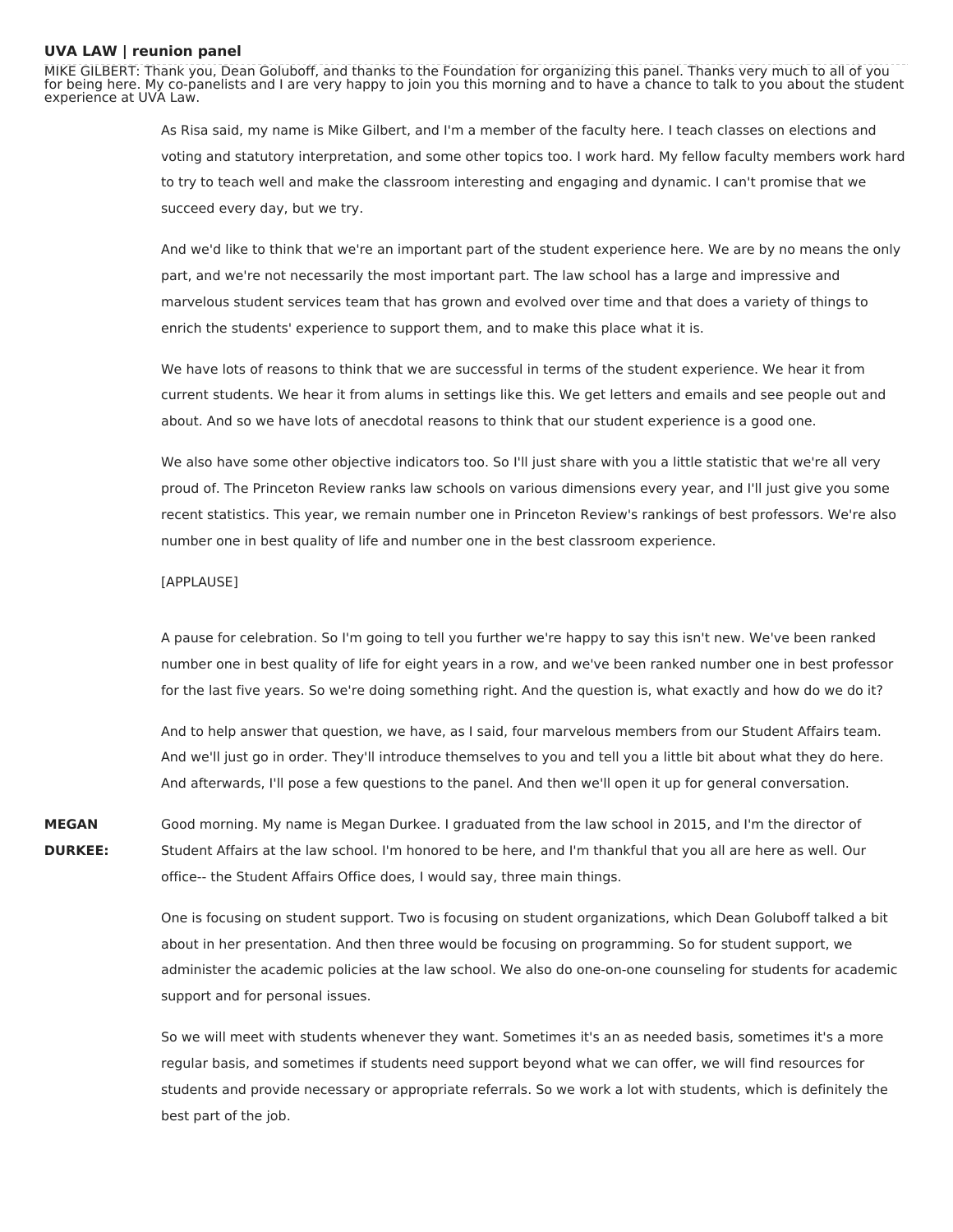As far as student organizations, as Dean Goluboff mentioned, there are 70 student organizations at the university. They are very busy and very active. And there's also 10 academic journals, including the Law Review. Our office provides logistical support for the organizations.

So we help with funding and reimbursements to help pay for all of the events that they do. We help with event planning support since they put on a lot of events, which is great. They're very responsive to what's going on in the news. So there are a lot of events that they put on, and we provide support with that.

This next year, we're also putting on a more formal leadership training program for student leaders, and members of student organizations to kind of help formalize what they do and bring them together. So they're not just operating as individual organizations. We also, out of our office, organize the Community Fellows and the Peer Advisors Programs. Those are formal mentorship programs for 1Ls, LLM students, and incoming students.

As far as programming, our office plans graduation and orientation, and we put on academic programming throughout the summer and throughout the year. And we also do programming for substance abuse, mental health, wellness, and community building. So in the last school year, our office helped organize about 30 community building-type events for the law school community.

**JENNIFER HULVEY:** Thank you, ma'am. Good morning, everyone. My name is Jennifer Hulvey. I am the assistant dean for Financial Aid, Education and Planning. That's a long title for our office. And we added the education and planning recently because we wanted to emphasize that we're not only-- we're not the Financial Aid Office of yesterday.

> We start working with students from the time that they are being recruited as prospective applicants. And we have a commitment to lifetime counseling services to all of our alums. So we are really going from the beginning of our contact with a potential UVA Law student, all the way for as long as you might need us. If you want to call and talk to us about how your grandchildren should think about funding law school, we would be delighted to hear from you about that.

And so it's a very comprehensive service in our office with a strong emphasis on counseling. We believe in a retail customer service approach with our students. They're paying a lot of money to be here. We want them to get the maximum value from the student services organizations as well as their overall law school experience.

And so we meet individually with every single student who wants to be met with at any point in time that they want to be met with. And so my office has been described once in a while as aggressively helpful, and I'm really good with that. That's what we want to be.

So we have recently gone from a staff of three to a staff of four. And we're so grateful to the dean's office for that support because obviously, as our counseling services have expanded, we've needed to expand to be able to provide those. We have one position in our office that is dedicated full-time to working with our alums and our Virginia Loan Forgiveness Program that supports our students working in public service.

And to give you an idea of perspective for the 21-22 school year, \$54,600,000 went through the Financial Aid Office from all eight sources to about 846 individual students. And so in a law school where we have about 950 students, we are touching a very large percentage of the population.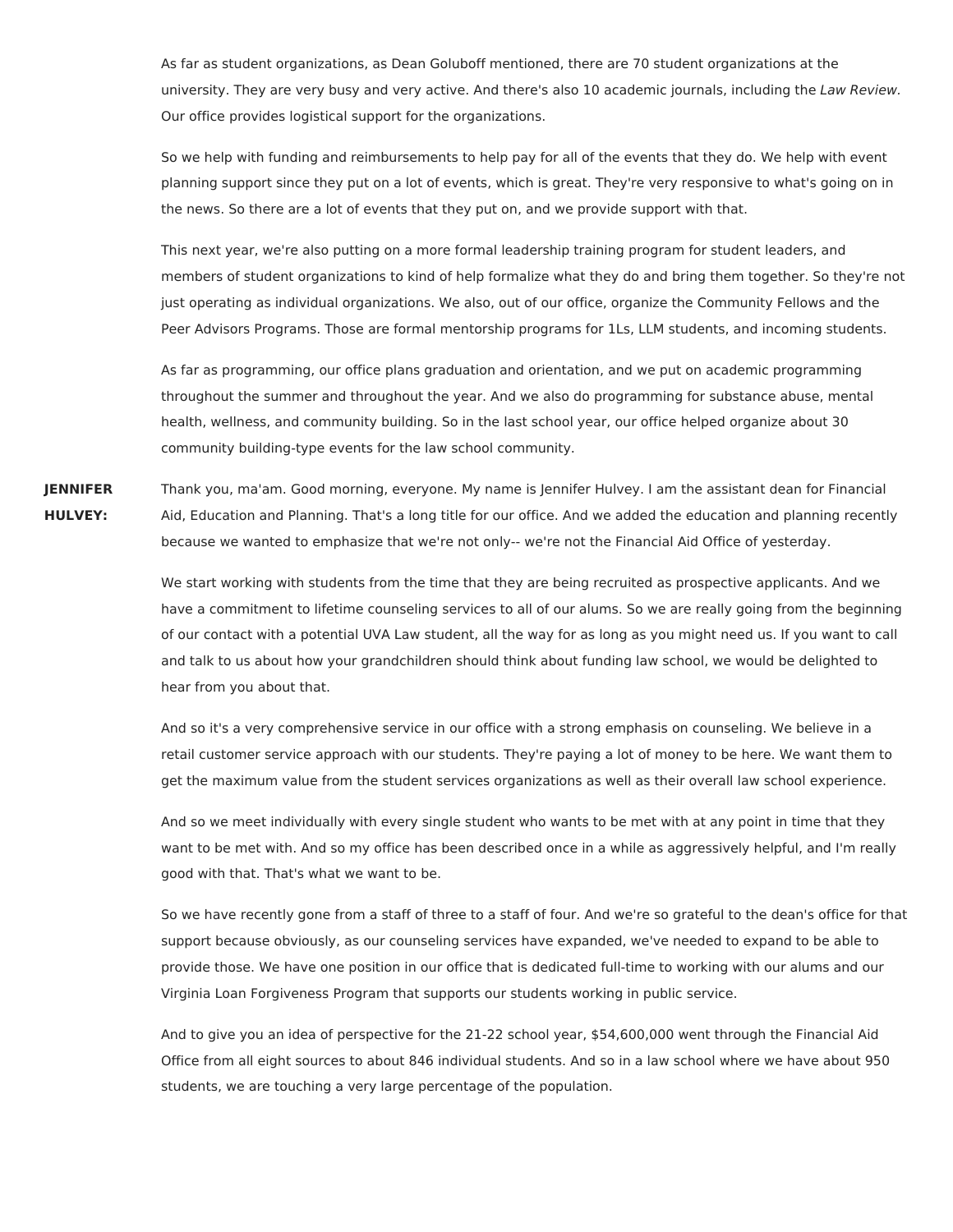And so we start with them before they get here. We will be launching a summer program in June, which we do every year for the incoming students. So they go through financial counseling before they ever start law school on how to do a budget, on how to manage things like credit and credit cards, and not get themselves in trouble before they get started. We will then do counseling with them as one else when they get here.

We provide counseling opportunities and programming throughout their law school career. And then, as 3Ls, we will meet individually with every single graduating student who wants to be met with to talk to them about their individual plan, where they're working, what their salary looks like, what their net paycheck looks like. Taxes are a revelation to some of our students.

And then what their budget needs to look like once they're out in the real world. We offer a real-world finances series in the spring, which I heard Risa mention. And we've been so blessed to have our faculty participate in that as well to make sure that our students are prepared for what life looks like outside of law school.

So that's the new world of Financial Aid. We are co-located with the Admissions Office and work closely with them, as well as the rest of the student services team to make sure that we are addressing the needs of the whole person of the student. So we're glad to see you and glad to have an opportunity to tell you about it. Mark Jefferson.

**MARK JEFFERSON:** Oh, thank you. Good morning, and thank you for the opportunity to be here to talk with you. I started last March. This is an inaugural role. I'm the Assistant Dean for Diversity, Equity, and Belonging. I am an Officer 1, but very happy to be of service to the students.

> So one of the things that I do is I co-chair the Diversity, Equity, and Belonging Committee with Professor Andrew Hayashi. And over the course of the year, what we've done is focus on a listening tour to talk to various student groups to get a sense of how students feel about their experience at the University of Virginia Law School.

> I'm also the director of a new initiative we have called The Roadmap Scholars Initiative, which is the pipeline program that encourages rising juniors to pursue careers in the legal field. We've had extraordinary support from faculty members, from alumni, from staff. And the first class of 13 Roadmap Scholars will be joining us at the beginning of June.

> I also work with my colleagues across the student services offices to be a resource. I work one-on-one in terms of counseling students, and I would say that the overall goal of my office is to try to find opportunities and to explore opportunities for students to get to know each other across difference, and also to find ways in which they feel like they are because they are a value part of our University of Virginia Law community.

**ANNIE KIM:** Great. Thank you. I'm Annie Kim. It's so nice to be here. When I was a law student back in the late '90s-- I'm afraid to admit-- this room was called the Fishbowl Room, and we didn't really have events in here. People just study. So it's always amazing for me to be back here in this role talking with alumni.

> I graduated from here in 1999, and we'll talk a little bit about how things were different and how things are the same and a little bit. But I'm really happy to talk with you today. Like my colleagues, we do a lot of work with students individually one-on-one through counseling.

So I had an office called the Mortimer Caplan Public Service Center. And so as Dean Goluboff mentioned, many of our graduates enter jobs that pay them \$215,000 a year. Those are not my graduates.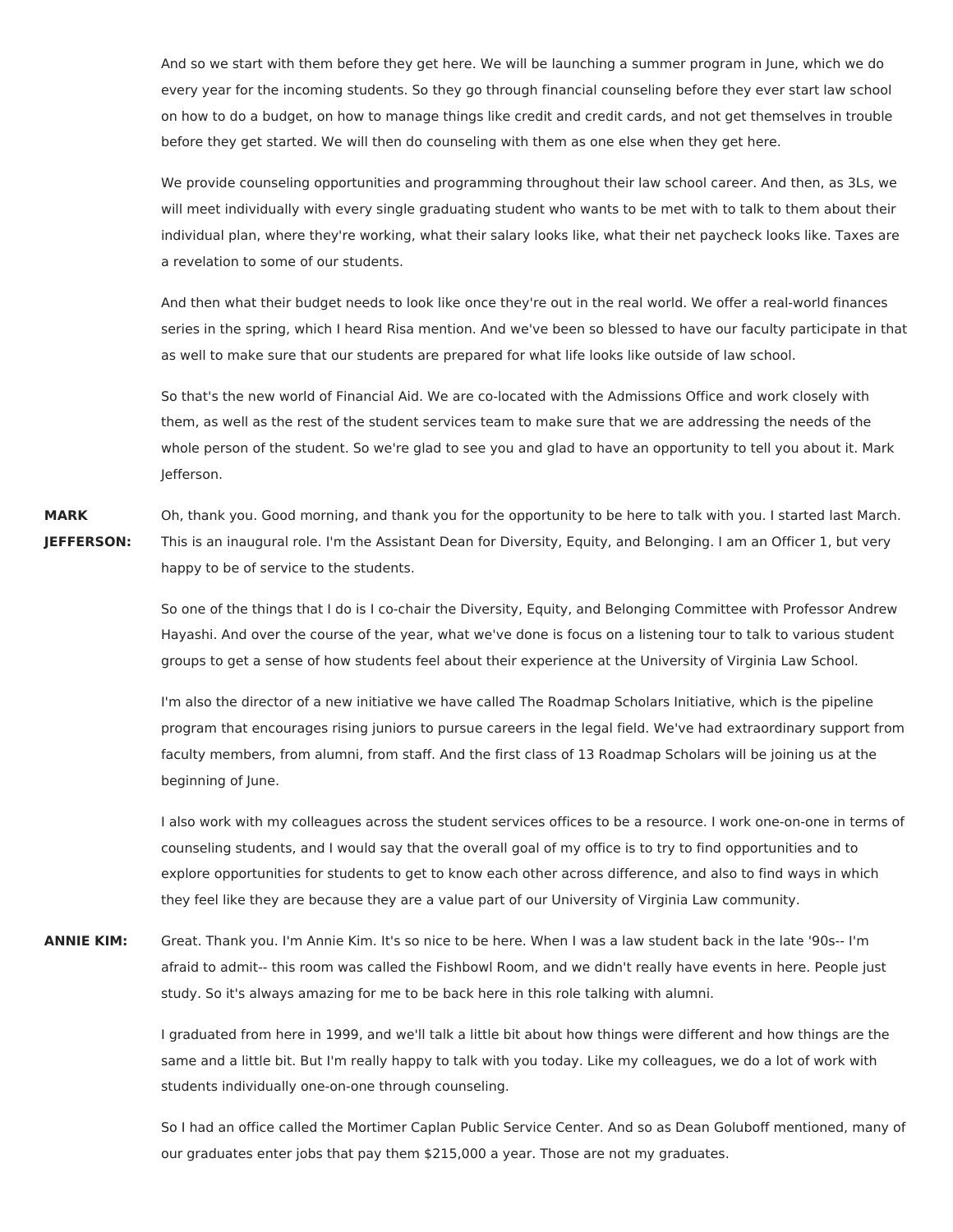So our students who are interested in public service are typically interested in government jobs, which can mean federal government, state attorney generals, prosecution to every kind of public interest job, working for the ACLU, nonprofits, a lot of interest in public defenders working on issues of prison reform and criminal justice reform. So those jobs, obviously, do not come with the same kind of paychecks.

And so one aspect of my office's role that's a little bit different from the others you've heard of that is that we also help students figure out how do you get there. Because it's awfully hard if you think about it when all your peers are going off to make so much more money than you and the path is so much more clearly laid out. How do you stick to your guns?

And so a number of years ago, actually, current President Jim Ryan created a program in 2009 called the Program in Law and Public Service. And so that started as a way to try to provide wraparound holistic support, curricular support. So there'd be a class for students who are interested in this, as well as funding, and programming, and other training.

So the thing I do now-- I actually have a hybrid role. So in the last two years, I have been running the Program in Law and Public Service or LPS as well as a Public Service Center. So in the Public Service Center side, I work with a fabulous team of three other attorneys who are career advisors. So we do all the kind of intensive one-on-one counseling that Jennifer's office also does, and that is a big part of our bread and butter.

So a quick show of hands. When you were a student here, did you ever go into the career placement office? Anybody? And I see 22 grads. You don't count. Anybody? All right, OK, a couple of hands, a couple of hands. Our younger graduates.

I went once, one time ever. And it was very demoralizing because I heard I was in the middle of the class, and I didn't really know what I was doing. Back in the day, it was-- I don't want to be too dismissive, but it was fairly easy to get a firm job, and that's pretty much all that most of our graduates were seeking. And today, it's a very different affair.

So especially our more recent grads could acknowledge this, but one of the things that my counselors, my team, and I like to do is work with students intensively to figure out how do you best explain yourself and position yourself so that employers understand who you are and why you want to work with them. And so I was just looking at some records this morning to see we've had some three graduates in 3Ls who all have fabulous jobs. This one's going to a federal agency.

Some students have met with our office since their 1L year 11 times, 16 times, 43 times. 43 times is one I just pulled up this morning. So those are 43, 30-minute or longer meetings that we have with our students. And so these can really go over across the whole gamut. But a lot of them are helping them practice for interviews. So that's part of the fun that we get to do.

The other part I want to mention-- [INAUDIBLE] alluded to this earlier. We also worry about how to provide enough funding to public service students. And so we are incredibly blessed to have the law school to have generous funding largely because of alumni and donors.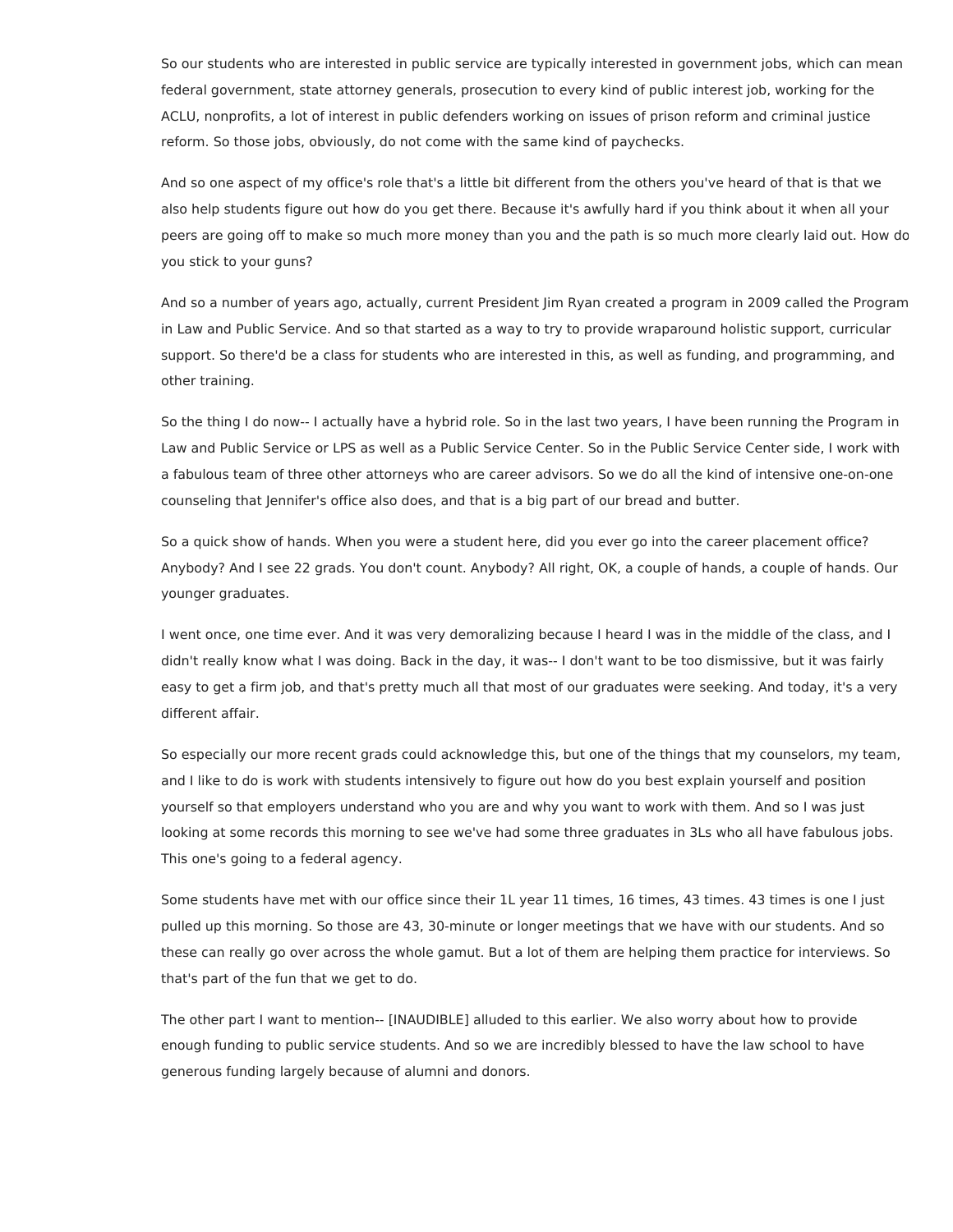And so we have, I think, six or seven in-house selective fellowships just for UVA Law students to help them in different kinds of public service, jobs for the summer to give them support for the summer, as well as a baseline grant program the Dean Goluboff also already mentioned, where everyone else gets \$4,000 who qualifies, and every 2L gets \$7,000. So those are really, really helpful funds to help them start their careers, as well as postgraduate fellowships, in addition.

And so our office helps to administer all of that and works with them to help them get prepared. So that's in a nutshell what we do. I guess we'll talk a little bit more about how we actually work with students.

**MIKE GILBERT:** Great. Thank you all very much for the introductions and the information. I want to add one item by way of introduction and also just to give a sense of the depth of commitment to students on this panel.

> In the middle is Jennifer Hulvey, who introduced herself to you, and she was a 2022 recipients of UVA's John T. Casteen Diversity-Equity-Inclusion Leadership Award, which recognizes and honors members of the university who best demonstrate exemplary leadership and the advancement of diversity, equity, and inclusion. Congratulations. It's a very--

[APPLAUSE]

It's a very well deserved recognition, and I think is emblematic of the commitment that the student services team has to the work they do. So I'll take a little time now and pose some questions to the panel. And you can ruminate, and after a little while, we'll open it up to everybody else.

So I want to start with Megan and Annie, both of you are graduates of the law school, and I just thought it might be interesting if you told us a little bit about how the student service or the student experience has changed and how it's stayed the same since you were here?

**MEGAN DURKEE:** So I would say, overall, the student experience looks pretty familiar. A lot of the main components are still the same. I mean, there's great professors. I think the education really provides what's needed for students to be good lawyers and to learn the law.

> What's different, I think, is a little bit more intangible, and it might have to be-- it might be more of the social component. So I think socially, students are looking a lot more for connection and community building. And they really want something more than just making friends and having fun from a social perspective. So I think that's really interesting, and it could be a sign of the pandemic, but I do think that's a slight change.

> The other difference I've noticed would be the students themselves seem to come to law school having thought a bit more about what they want their next three years to look like and beyond. So there's a bit more intentionality, planning, I guess you'd say, but I think students really think seriously about what they want their time here to look like in a way that maybe my class didn't think about so much ahead of time.

**ANNIE KIM:** Sure, so the easy answer is that we didn't have slaughter hall as part of our unified law school when I started out in 1996. We had construction barriers, and they were connecting the two buildings. So Caplin Pavilion was going up at the time. But I would echo what Megan said. I think it's all absolutely true.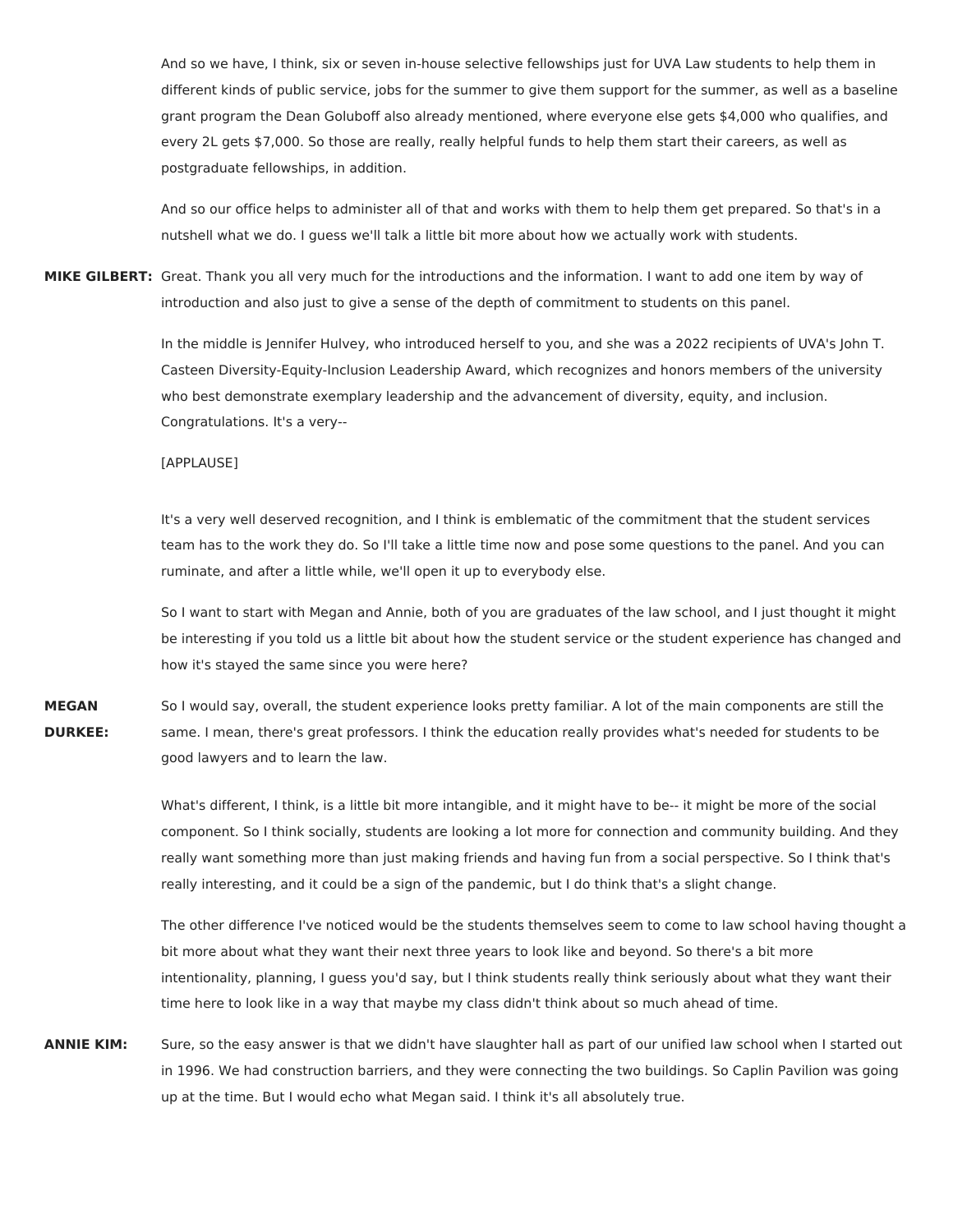I think that one of the big things that I see is that now students who come to UVA Law can get every kind of academic experience that are really interested in, whereas before, I think some of the more practical and experiential learning opportunities were just more limited, and that was reflective of how law schools were in general.

But now, we have over 20 clinics where students can get hands-on experience working with actual clients and under practitioner's guidance. They can do a million pro bono activities and are strongly encouraged to do so. That means again going out in the field and working for real clients and causes. So that is huge.

And they're just really-- they're really squared away in a way that I don't feel that my clients, or maybe this is just me, felt at the time. They are very incredibly thoughtful about what they want out of life and their careers, and they're very intentional about it, which makes it very fun to work with them too.

- **MIKE GILBERT:** Jennifer, I want to ask you. You spoke to this a little bit at the outset, but I'll ask you to expand on it a little bit. You've been here for a while. How has financially changed during your tenure?
- **JENNIFER HULVEY:** Sure. So Megan just made the comment about students knowing what they want. And I think about that a lot. I've been in Financial Aid 31 years. I came to the law school in 2009. And I remember talking to many students then, and it was an interesting time to come to the law school. We just had the crash in 2008.

In 2009, we were starting to see the effects of that on the job market. Kevin Donovan, who is our amazing dean of craft services, had started about the same time that I did. And he and I were working closely together with that class. And when I would talk to students then and say, why did you come to law school? A lot of students would say, well, I didn't what to do after undergrad, so I thought I would come to law school.

Yeah, thank you. Thank you for that affirmation. And so as Megan just mentioned, now students are being very thoughtful about that decision. Law school is, in general, wherever they go in any of the top 14 law schools, about a \$300,000 investment. And the students are seeing it as such.

They're thinking about the fact that they're investing \$300,000, whether they're doing that in cash or doing that in student loans. They're investing \$300,000 in this part of their life. So they're being thoughtful about what's going to be my return on that?

Do I really want to work in big law? If I don't, what's going to be the return on paying back debt, for example, if I'm not working in big law? What is Public Service Loan Forgiveness going to look like?

The pandemic, I think, has also really impacted the way students are thinking through this decision. And so I agree that the thoughtfulness is one of the things that has really changed. Obviously, one of the other things that has changed since I've been here it's just the numbers. When I started at the law school in 2009, top market firm salary was \$160,000 a year, and it sat there for a while. And as has been mentioned a couple of times now, this year, we're seeing students at \$215,000.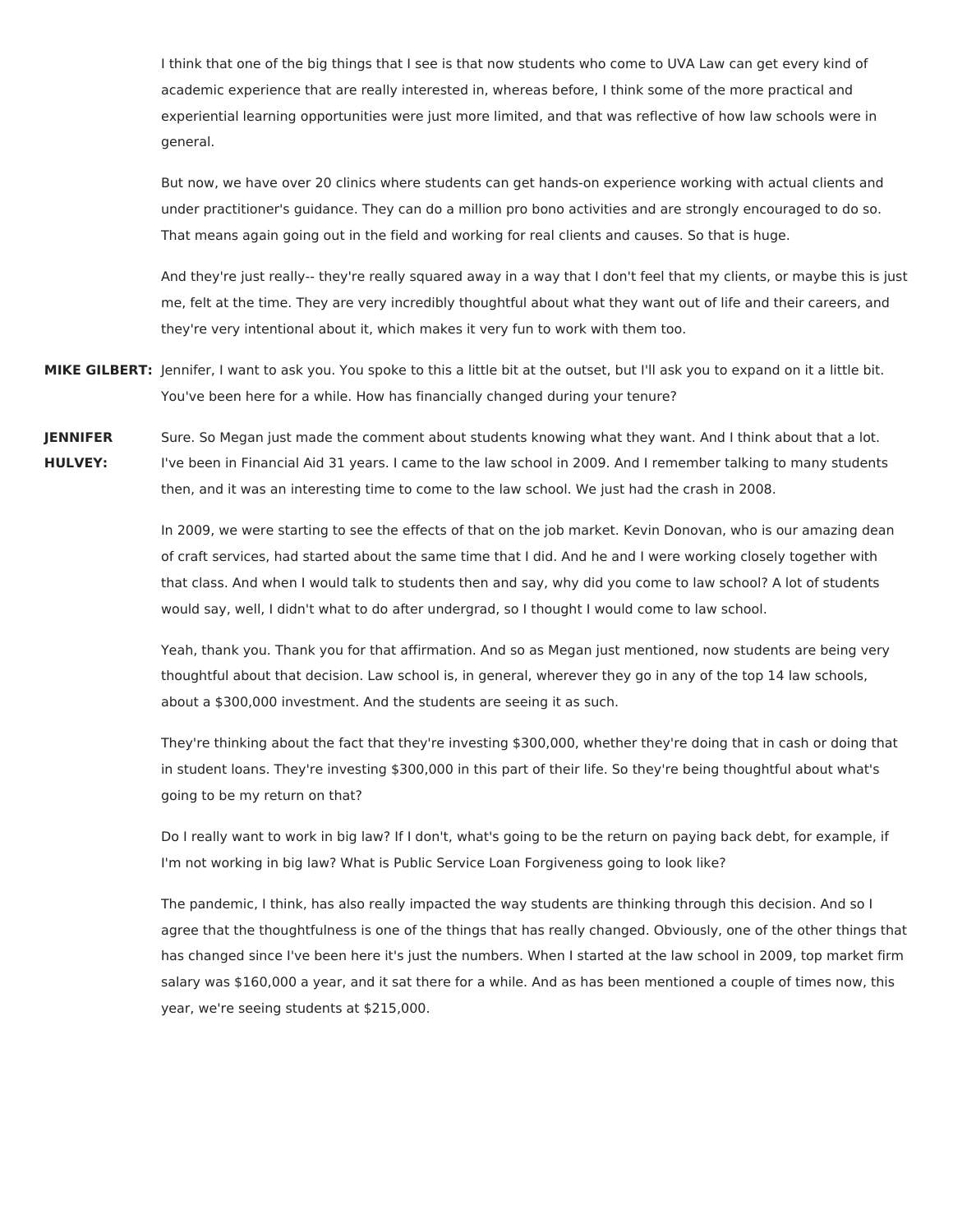And so just talking through the sheer numbers and helping students do very detailed budgets, when the 3Ls leave here if they met with us, they actually leave with a household budget that's got their rent and their utilities, and their student loan repayment, and their transportation expenses, and their 401(k), and their health insurance. And all of those things mapped out, at least, in a straw man form for them. And so those numbers have gotten bigger over the years, both with changes in the salary and in changes to how they're funding law school.

The other thing that I see that I will just mention briefly is-- and some of this is chicken and egg-- students are seeking a lot more in terms of counseling services. And some of that may be because we're offering the counseling services, and I'm really glad about that. But I sat down this week with at least two different incoming students and mapped out what their student loan payments would look like when they graduated.

And so they haven't even started law school yet, and we've already mapped out what their post law school picture might look like. And I don't recall having those kinds of questions with students back in 2009 and 2010. So I think those are some of the things we've seen change with Financial Aid.

**MIKE GILBERT:** Thank you. My next question goes to the whole panel, though, I'll ask Mark to start, and it's about a balancing act that we face at the law school, and I feel it. I especially feel it now in this administrative position. I interact with students in various ways that I didn't before, but I think everybody does.

> The balancing act is this. On the one hand, we have lots of smart students who we welcome into the place and who we want to support, and they need support in various ways. At the same time, part of our job as a law school is to professionalize the students and to get them ready for professional practice.

> And there is sometimes a tension here between trying to support people and hold hands and advise, and on the other hand, expose people to the real world and what it's going to look like when you're in practice. And if you're late, the judge doesn't care, and a variety of other circumstances like this come up.

> And I just think we all face a little tension, a little bit [INAUDIBLE] in this respect. And I would like to invite the panel to comment on this and how you observe it and how you think about it. And Mark, maybe we can start with you.

**MARK JEFFERSON:** I spent a lot of time with students both in school and outside of school. I'm a firm believer in food diplomacy, and so students here now that they will be offered a range of options-- breakfast, lunch, or early dinner.

> I think Dean Gilbert like-- I don't, I think students noticed I spent a lot of time calling students counselors. Even when I interact with them in terms of my emails, I always thank them for their time. The small things that I try to do in terms of just my interactions, it's a prompt in their minds that they are joining a guild in a certain sense of profession.

> I never take for granted. I always tell students like, we know you're business, like, no, no, no, I don't have to take exams. You're much busier than I am counselor, so on, and so forth. So I think some of it is just in the casual interactions. I'm always looking for opportunities to remind them that you are joining a legal profession.

> When students come to me and talk about time management, for example, I generally like to do an exercise with them that goes, how many hours in a week? 168. How many times are you in class? 18 hours. Do you sleep eight hours a night? I know you don't, but you should.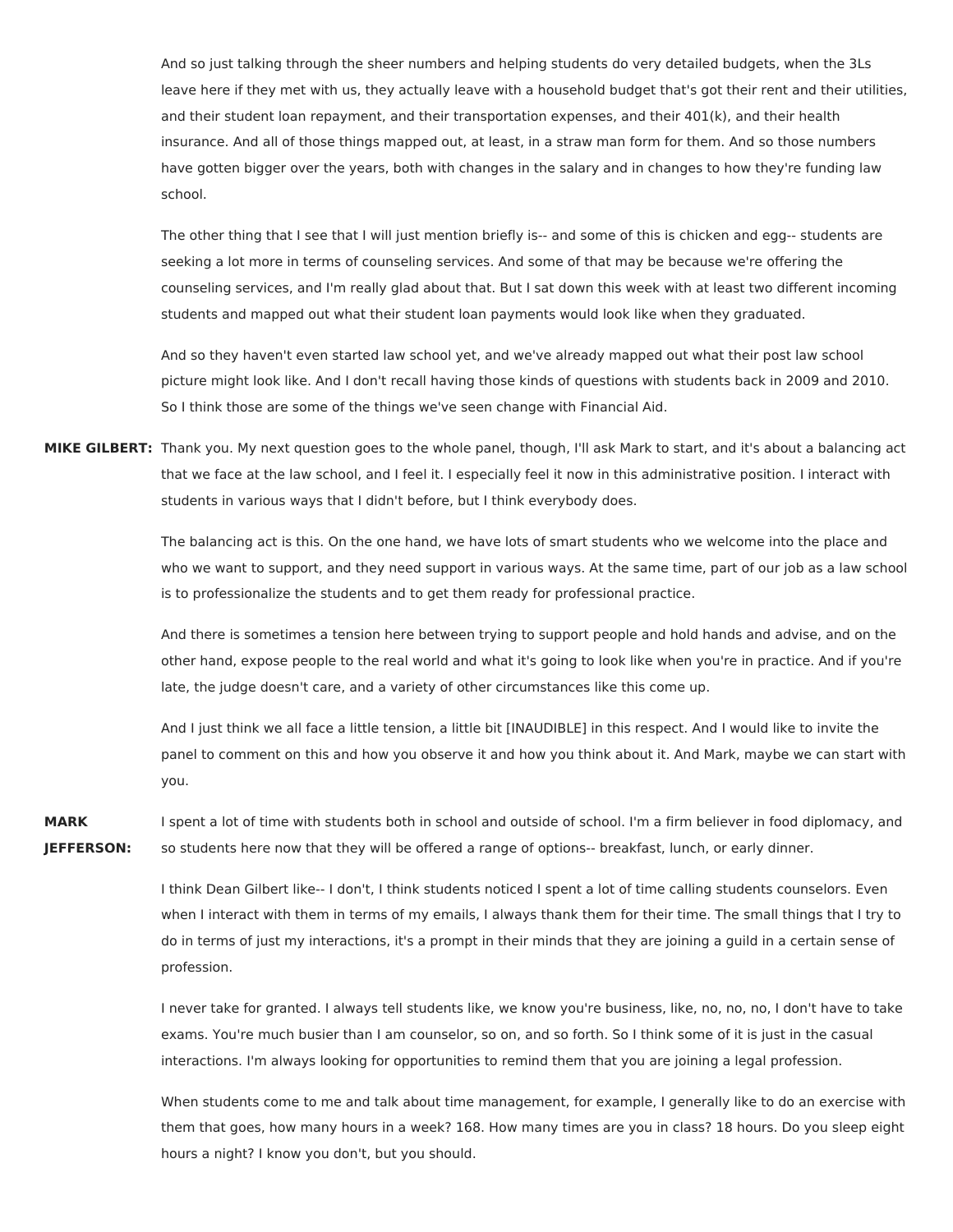And then leaves you with like 96 waking hours. You have time. You probably don't know how to use it. But you need to how to use it because you're going to join a profession that is very time-sensitive, very time-conscious.

So I think some of finding in the balancing act for me is in most of my engagements with students I'm always looking for an opportunity to link it to this future profession. And I try not to give in to what they say because all our students say I don't have enough time. In five years, you're going to long for the days that you were in law school. Like you had to read cases because like you didn't want to be unprepared for the Goluboff's class.

When like deals are being closed and you thought that you were going through the show on Saturday night, but it's not happening because you're-- senior associate just called you to say, yeah, that thing that we thought might happen it happened. The client needs it on Monday.

So I mean, I think that my general approach to students is, again, to look for opportunities to connect what they're doing now to what they're going to do in the future. And even when it comes to difficult topics, make the sense that we have to assume their faith and extend it, and so on, and so forth. It's just a normal part of how I talk to students counselors.

**ANNIE KIM:** Yeah. So I agree with what Mark said. I'm just thinking right now about some of the conversations we have with our alumni actually when we counsel them because we do counsel a lot of alumni. Typically, they're at a firm, or they're coming off a clerkship, and they want to make a transition.

> And so when you think about it, the ability to make of your life what you want is the most important thing for any graduate of the school. Then to make money, enough money-- similarly important. And so sometimes that puts students and alumni in difficult positions where they have to make tough choices. And so we really enjoy those conversations, but they can be hard.

So they might be questions about how do you leave employment? How do you say no? When do you say yes? And those are really, really complicated conversations. If any of you have been in-house counsel or government attorneys-- I was a local government attorney for a number of years.

Working with your clients in-house requires a similar kind of balance striking because you want to encourage them and support them, but you also want to explain what the standards are in the profession and try to raise them up as well. So it is a daily balancing act for sure.

But one thing I think that all of us probably at the table would agree with is that if you have a foundational trust and relationship with that student or alumnus, that goes an incredible distance. We have had-- I've had so many difficult tear-filled, angry conversations where there's a lot of emotion there, but we're able to get through it because we have paved that foundation. And they know that we trust them, we respect them, and we care about them. We want them to do well.

So we look at that almost in an attorney-client kind of context but with added benefits where we are really trying to do what's in their best interest and teach them some of the standards of the profession, which is not easy. But that is one of the more enjoyable parts of the job, trying to figure out where do you draw that line.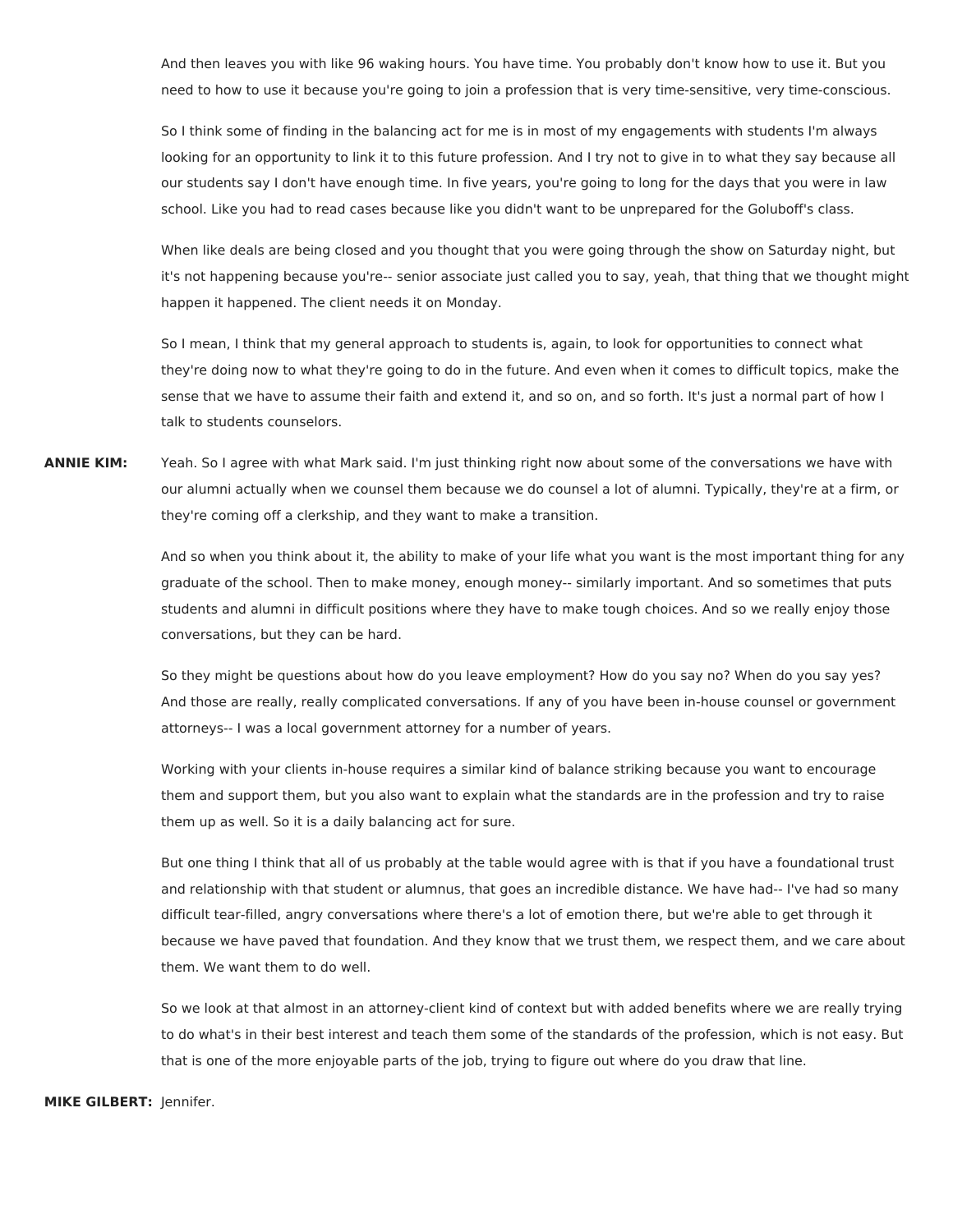**JENNIFER HULVEY:** I would second something that Annie just said. One of the things that's at the core of what we do is creating the relationship with the student. And I have Martha Ballenger in my sights here in the audience. And when I started at the law school, she was our dean for Student Affairs, and I learned so much from [INAUDIBLE] Ballenger.

> And one of those things was creating that relationship because that then becomes very important when you have to have that hard conversation. I mean, we have some hard conversations, as Annie just said. Some of the hard conversations we have are around deadlines and around also making accurate statements. And so those are things that, as we work with the students, we want to make sure they know.

One of the other things that we do just getting them ready for the professional world is we offer a session, a seminar, or a workshop on things like how to analyze employee benefits and what kind of insurance you need to have, and long-term disability insurance, and how to manage a 401(k), and what a 401(k) is and how that's different from a Roth.

And students are like, wow, this is adulting. It is, and we think that's really important.

[LAUGHTER]

**MEGAN DURKEE:** So I guess and thinking about the balance between providing support and sort of the professionalization of going into the legal profession. I don't necessarily think those two are mutually exclusive. I think in our office and Student Affairs, what we try to do when we provide support, whether that's individual counseling or programming or anything like that, I think our goals are to help students develop good habits that they can take with them into the profession.

> And sometimes, even a purely social event can help them build the habit of getting out of the library and prioritizing their time, and knowing that building relationships is also being a part of-- is also a part of being an effective legal professional. So I think habit building is something that is really important, and that's something we do to provide support, but it's designed to help students be good lawyers.

> I think relationship building is also really important with these events that students have, whether it's a student organization event about a specific topic or whether it is a social community-building event. It is important for students to have strong relationships with their classmates here because those relationships will give a foundation when they're lawyers and when they're struggling.

The people they meet here them well and also will know the profession. And so when they do inevitably come against challenges later, we're hoping that they'll be able to fall back on those relationships and good habits that they build here.

**MIKE GILBERT:** Thank you for that. I'll ask one last question before opening it up. And I'll pitch it first to Mark, and then maybe others will weigh in. I'm curious what your experience is like with respect to student needs and student support and COVID. And some of you have spoken to this a little bit, but I think there's possibly much more to say.

> It's been a very complicated time, and I should say too, Mark is quite new to our law school. He's been here for a year, but prior to that he was at Harvard Law School. We're very lucky and happy to have poached him. So you've seen COVID all the way through, even though you weren't here the whole time, and I just wonder how it's affected your work.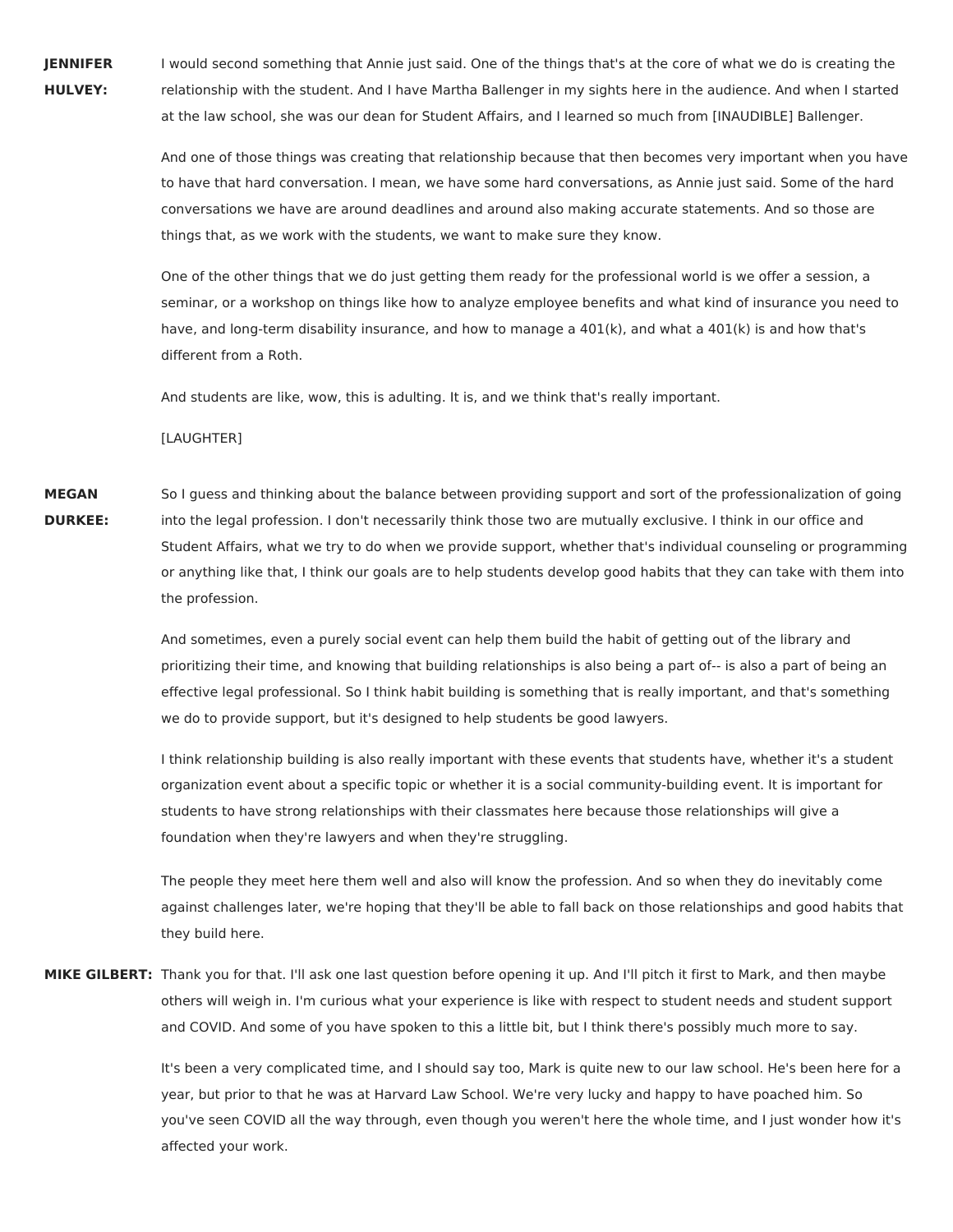**MARK JEFFERSON:** That's an excellent question. My former school up North, we were full-time on Zoom. So it became extraordinarily challenging, and I became aware of it because a lot of my work is one-on-one with students and so on. In an order I think to effectively counsel people, you want to be like in their presence, in their company to be able to literally feel their body language.

And so like the first thing that I noticed very soon into the pandemic was like my spider sense was off because I couldn't completely read what you were feeling, and so you had to be more direct in terms of asking questions the kinds of questions that you may not necessarily have to ask because of how someone interacts with you. And I started here on Zoom. It's interesting.

So some of it professionally was just to think about the different ways that we can do work and how we adapt as human beings, and so on, and so forth. I literally turned in my laptop from my previous law school, and I got a laptop from UVA. And now, in the same apartment in Boston, I officially work at the University of Virginia Law School.

In terms of interacting with students, my first interaction with students at UVA was through Zoom, and you could sense that they very much enjoy the hybrid experience or at least the attempt they were certainly aware of the fact that I had just left a school that didn't have that experience. They had a deep appreciation.

But it was very challenging for them to get to each other in the kinds of casual ways that students get to know each other. Like so much of what happens, I think, in law school, so much of what you learn is a relationship to conversations with your colleagues-- the discussion that happened in class, that continues after class in the hallway like they point you made was an extraordinary point.

So I think, as an overall matter, one of the things that was lost as a consequence of pandemic was serendipity- that conversation that turns into the all-night conversation that turns into now I have a new friend. And you could feel that our students as I got to know them and join the community, especially that first class they were really struggling with-- they wouldn't have named it that way.

But to me, they were struggling with the absence of serendipity and the casual ways in which we get to each other, and the conversations that happen that aren't scripted. At the same time, like I think that they did an extraordinary job just making it through. I feel like, at times, I've had to remind students that you're much more resilient than you're giving yourself credit for.

A brief story-- I love to tell stories. My mom's younger sister and my mom's family are very strong swimmers, and she's a water safety instructor. She would give me different lessons and so on and so forth at like six or seven years old. And she would always point to the deep end.

She was like, eventually, you have to get the deep. And I'm not going to get into the deep end. That's never going to happen. And then a certain point, she decided that--

**AUDIENCE:** --to microphone.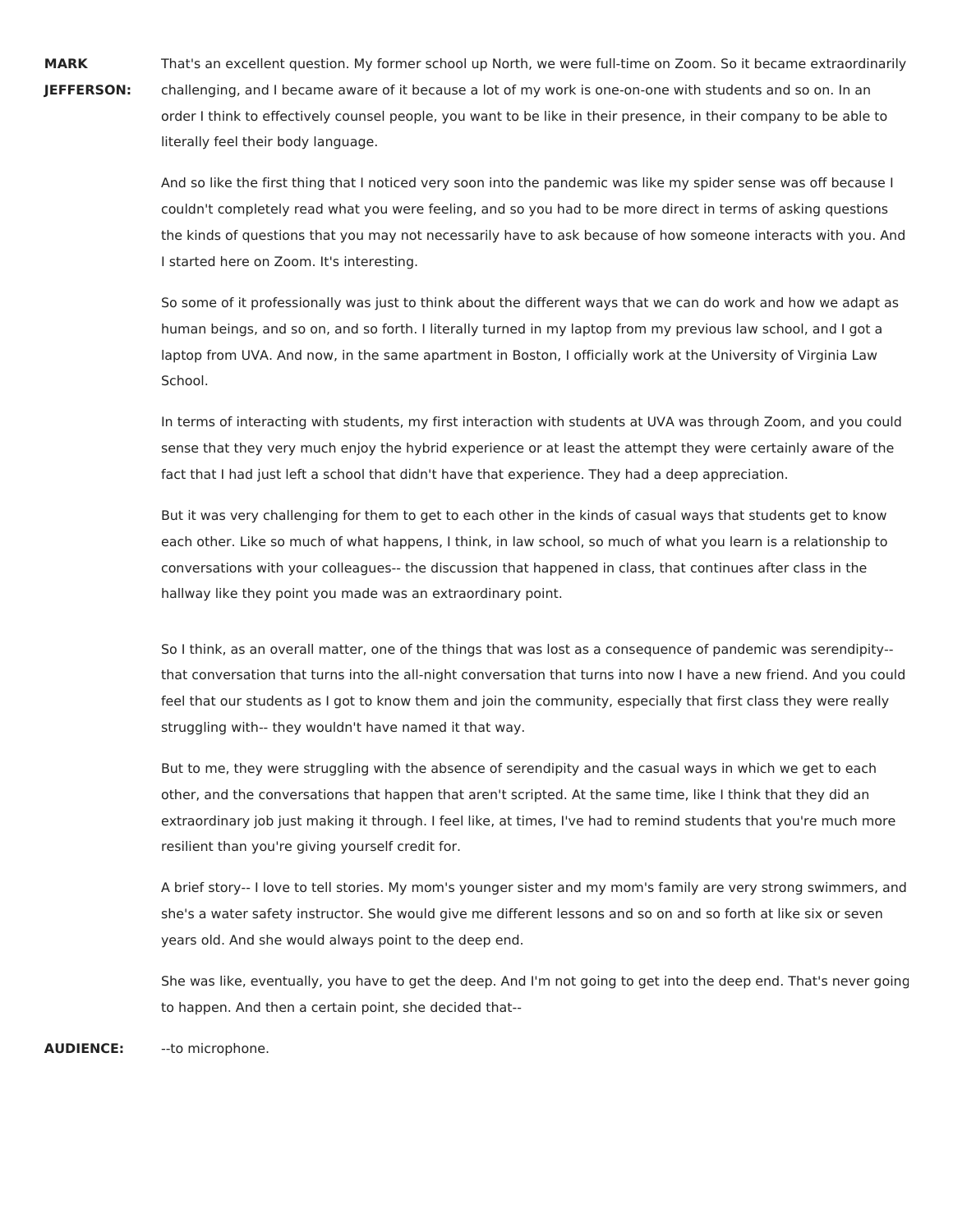**MARK JEFFERSON:** Yes, at a certain point, she decided that you're actually going into the deep end. And she pushed me into the deep end, and she knew being a water safety instructor, I would go down and come up, and my natural reaction would be to begin to tread. And I said to her, I'm drowning, I'm drowning. You have to save me. She said, no, you're talking to me.

[APPLAUSE]

You're fine. And so I feel like part of what I've tried to do is to affirm this sense of dislocation as students have had, but within the larger context of how extraordinarily brave and resilient, you all have been like you've actually made it through.

**MIKE GILBERT:** Would anybody else like to comment on the COVID challenge?

**JENNIFER HULVEY:** We've had a lot of changes that have impacted financially. And that's in very practical sort of terms and also the student experience, which Dean Jefferson just alluded to. One of the most prominent things and you all have probably read this in the newspaper, is since March of 2020, there has been a pause on student loan interest accumulation by the Department of Education and also a voluntary pause for students on having to make any student loan payments.

> So I literally now have three classes of students-- the class of 2020, the class of 2021, in the class of 2022 who will have graduated without having to go into student loan repayment. So that has a lot of impacts on our counseling. That has also deeply impacted our Virginia Loan Forgiveness Program.

Students working in public service during that time could get credit towards Public Service Loan Forgiveness, but it made-- it obviously completely upended our administration of benefits through the Virginia Loan Forgiveness Program because if you're not making student loan payments, you're not getting benefits.

And so students could voluntarily choose to make student loan payments, although that didn't make much sense for our public service students. But students who did we were working with individually on that. So an intense amount of counseling around what was going on with the student loan interest pause.

You all have obviously also heard in the news, I'm sure, about the possibility of some student loan forgiveness out of this administration. And without going into any of the politics on that, let's just say I've had a lot of conversations about that, including some students who ask me if they should borrow more so that they could get it forgiven, which we're actively discouraging.

Some of the more-- current student-focused things were just making sure that during the pandemic that everybody had the support that they needed, and that went a lot of different ways. We had some students living at home with their parents where that wasn't a comfortable situation for the students or the parents and figuring out what sort of support they needed during that time.

I had students during the pandemic who wanted to support their families with their financial aid because their parents had been laid off from jobs or had other crises that they were dealing with. We were administering some emergency funding for students. We stood that program up pretty quickly and with great support from the dean's office, for which we were very grateful, and figuring out what the needs were and how we could best meet them.